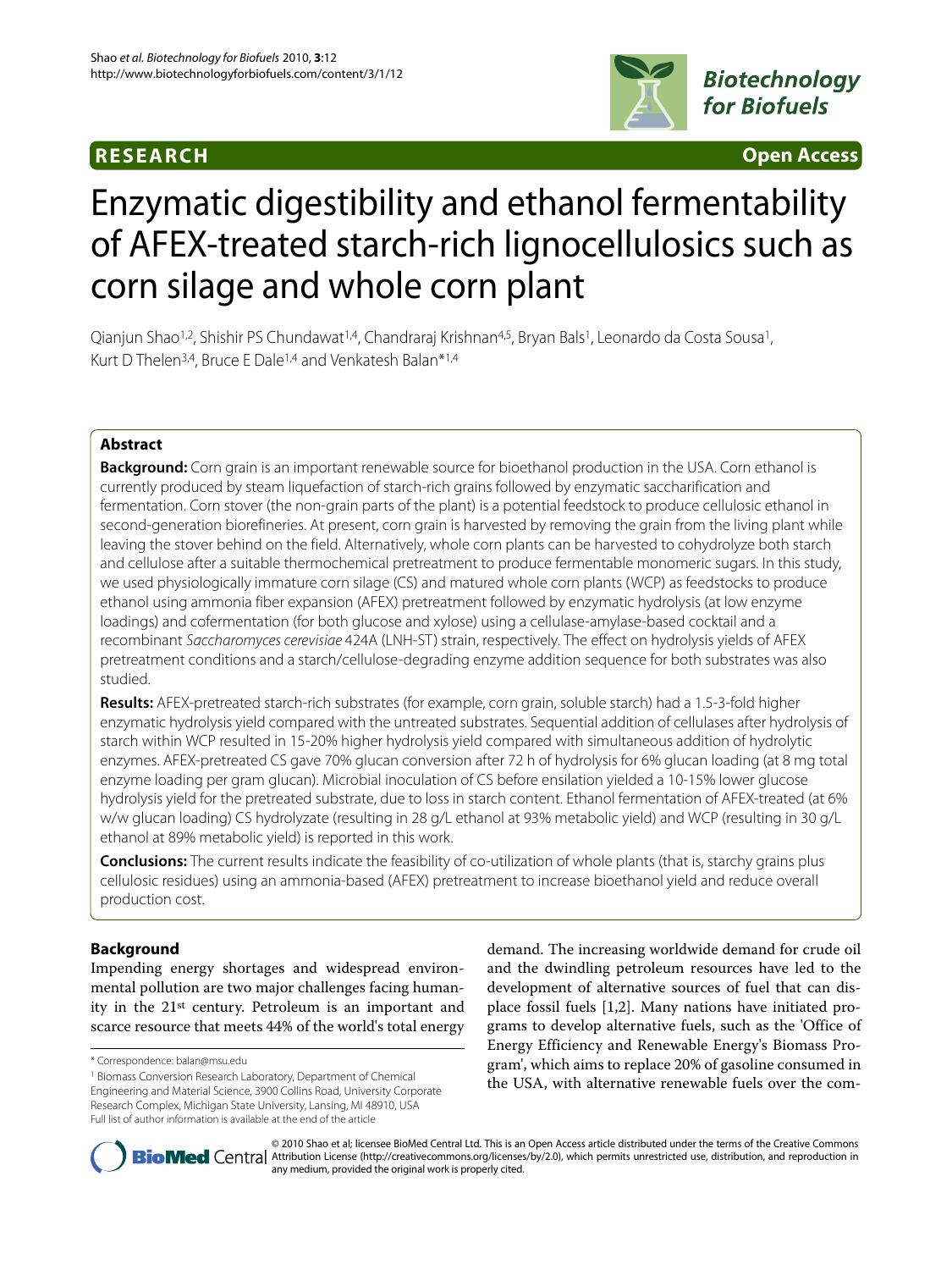ing decade [[3\]](#page-8-2). Ethanol is one such alternative renewable fuel that can potentially replace gasoline.

Currently, corn grain is the major US feedstock for producing fermentation-based ethanol, produced using either the wet or dry grind process[[4\]](#page-8-3). Processes using starch or sucrose to produce ethanol are considered to be first-generation biorefineries. However, to sustainably scale up biofuel production, second-generation lignocellulosic biorefineries have been proposed to address the ongoing 'food versus fuel' argument, to meet the increasing demand for ethanol, and to reduce production costs [[5](#page-8-4)[-7](#page-8-5)]. Previously published work has demonstrated a significant improvement in lignocellulosic cell wall digestibility after ammonia fiber expansion (AFEX)-based pretreatment [[8,](#page-8-6)[9\]](#page-8-7). AFEX modifies grass lignocellulosic cell walls through decrystallization of cellulose, partial depolymerization of hemicellulose, and cleavage of esterbased lignin carbohydrate complexes (LCC) [[10-](#page-8-8)[12](#page-8-9)]. Ammonia can be recovered and reused during the process with no separate liquid stream being generated [[8\]](#page-8-6).

Conversion of starch-rich grain to ethanol involves wet thermal pretreatment to form starch slurries that are hydrolyzed by thermostable amylases to glucose, and then fermented to ethanol by native yeast strains [\[13](#page-8-10)]. By contrast, conversion of cellulose-rich corn stover to ethanol involves acidic or alkalinic thermochemical pretreatments, followed by enzymatic hydrolysis and fermentation by recombinant ethanologens such as Saccharomyces cerevisiae 424A (LNH-ST) [\[14](#page-8-11)]. The energy consumed and resources utilized to convert corn grains and stover to ethanol through the two different processes described above could be minimized by developing a sin-

gle-step process (that is, a whole-crop biorefinery) to simultaneously convert mature whole corn plants (WCP) or immature corn silage (CS) to ethanol [[5,](#page-8-4)[15,](#page-8-12)[16\]](#page-8-13).

CS is prepared by harvesting the whole plant (grain + stover) before physiological maturity, when the whole plant moisture level is approximately 60-70% (total weight basis; TWB). The harvested material is compacted to minimize exposure to oxygen and stored under moist conditions either in silos or in polythene bags for a period ranging from 20 to 200 days [\[17](#page-8-14)[,18](#page-8-15)]. During this storage period, anaerobic microbes modify the substrate while growing on easily accessible carbohydrates. This leads to the production of a highly digestible animal feed with sufficient nutrients (such as, protein) from the microbes. As a result of lactic acid formation, the pH drops to 4, which preserves the silage from further microbial attack. At present, silage is used to feed ruminants, and is believed to be a potential feedstock for cellulosic ethanol-based biorefineries. It is widely believed that there would be significant cost savings from harvesting and processing WCP rather than separately processing grain and stover for production of biofuels [[19\]](#page-8-16).

In this paper, we demonstrate a 'one-pot' conversion of starch-rich grains and cellulosic stover to ethanol using CS- and WCP-based substrates via AFEX pretreatment, enzymatic hydrolysis and hydrolyzate fermentation by a recombinant S. cerevisiae 424A (LNH-ST) strain.

# **Results and Discussion**

#### **Hydrolysis of AFEX-treated starch and cellulose**

CS and WCP contain a significant proportion of both starch and cellulose (Table [1](#page-1-0)) unlike typical lignocellulos-

| <b>Components</b>              | <b>Corn silage</b> | Whole corn plant |                |                |
|--------------------------------|--------------------|------------------|----------------|----------------|
|                                | OX-CS              | $1X-CS$          | 10X-CS         |                |
| Glucan (cellulose +<br>starch) | $49.2 \pm 1.4$     | $45.9 \pm 0.7$   | $44.8 \pm 2.5$ | $64.7 \pm 0.6$ |
| Cellulose                      | $19.7 \pm 1.2$     | $19.1 \pm 0.2$   | $19.6 \pm 0.3$ | $15.5 \pm 0.4$ |
| Starch                         | $29.5 \pm 0.2$     | $26.8 \pm 0.5$   | $25.2 \pm 2.2$ | $49.2 \pm 1.0$ |
| Xylan                          | $11.4 \pm 0.2$     | $12.1 \pm 0.4$   | $11.6 \pm 0.2$ | $12.2 \pm 0.4$ |
| Arabinan                       | $2.7 \pm 0.1$      | $2.9 \pm 0.5$    | $2.4 \pm 0.1$  | $1.9 \pm 0.1$  |
| Klason lignin                  | $8.8 \pm 0.7$      | $8.6 \pm 0.5$    | $8.9 \pm 0.6$  | $7.1 \pm 0.1$  |
| Crude protein                  | $10.2 \pm 1.8$     | $8.2 \pm 0.4$    | $8.9 \pm 0.4$  | $7.1 \pm 0.5$  |
| Crude fat                      | $3.9 \pm 0.4$      | $3.0 \pm 0.6$    | $3.3 \pm 0.8$  | <b>ND</b>      |
| Water-soluble<br>carbohydrates | $3.1 \pm 0.3$      | $4.4 \pm 0.2$    | $4.1 \pm 0.1$  | $5.1 \pm 0.3$  |
| Ash                            | $3.7 \pm 0.3$      | $4.1 \pm 0.1$    | $6.3 \pm 0.1$  | $2.1 \pm 0.1$  |

<span id="page-1-0"></span>**Table 1: Compositional analysis (dry weight basis) of corn silage (CS) with (1X-CS and 10X-CS) and without (0X-CS) ensilation, where 1 × represents addition of 0.0015 gm of inoculants (Silo-King) per gram of substrate for ensilation.**

 $X =$  the manufacturer recommended loading rate of 0.0015 g/g.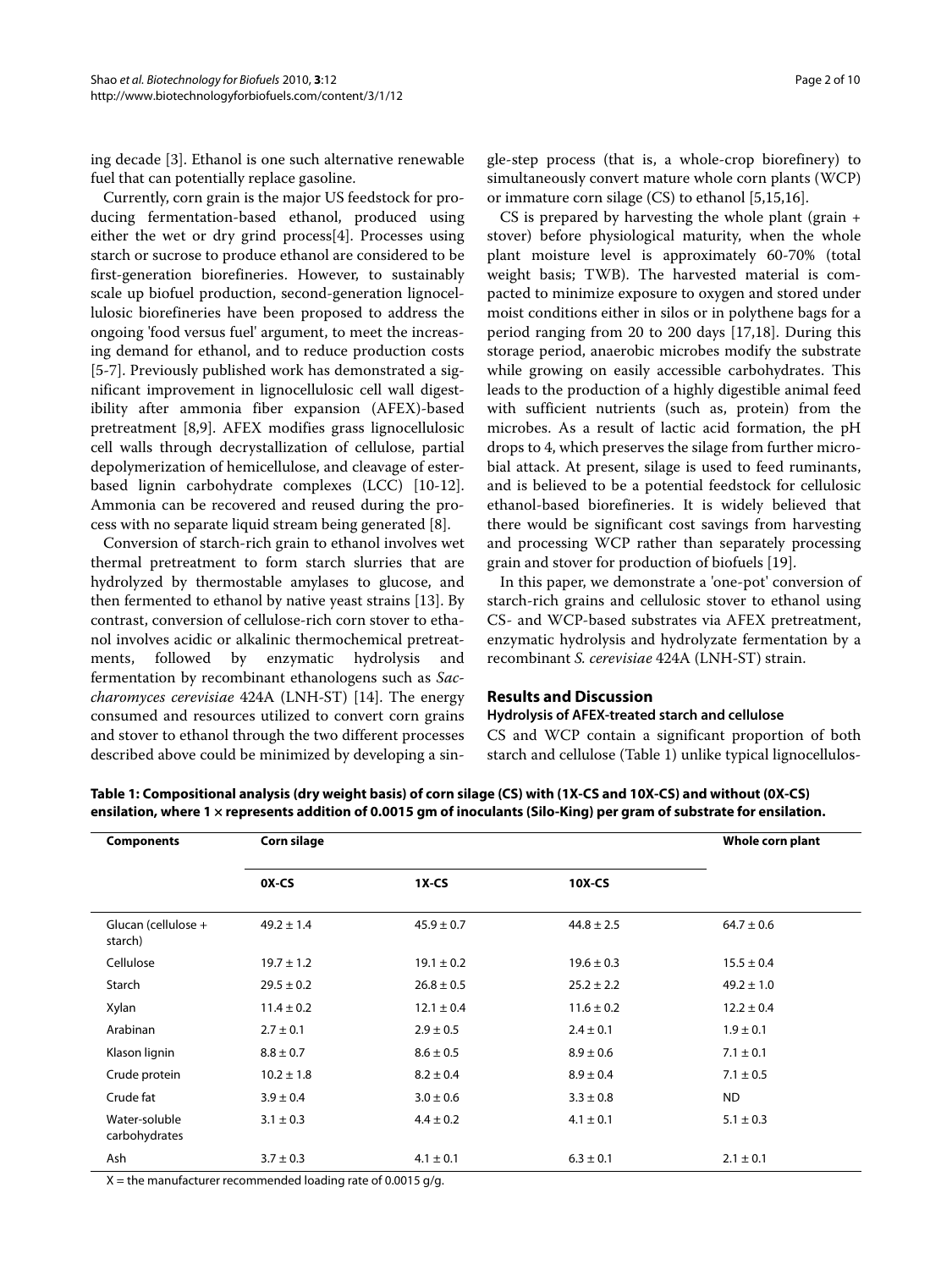ics such as corn stover. Initial enzymatic hydrolysis studies were carried out using untreated and AFEX-treated cellulose (Avicel) and soluble starch to study the relative digestion kinetics as a function of enzyme loading. Percentage glucan conversion from cellulose and starch as a function of different protein loading (Accellerase™ and Stargen™) respectively, are shown in Figure [1](#page-2-0). Avicel and starch were treated with AFEX under identical conditions as described in the Methods section. The glucose yield after hydrolysis of Avicel for 24 h (data not shown) and 72 h (Figure [1a](#page-2-0)) was largely comparable for untreated and AFEX-treated substrates for different protein loadings. These results are comparable with previous reports on the digestion kinetics of cellulose treated with ammonium hydroxide 28% w/w [[20\]](#page-8-17).

For AFEX-treated starch, the glucose yield after 24 or 72 h of hydrolysis was 2.5-4-fold higher than that obtained from untreated starch (Fig [1b](#page-2-0)). Hot concentrated ammonium hydroxide is thought to gelatinize starch through disruption of inter- and intramolecular hydrogen bonding, similar to that seen during treatment

<span id="page-2-0"></span>

**zyme/gram glucan)**. Cellulose and starch hydrolysis carried out using **(a)** Accellerase and **(b)** Stargen.

of crystalline cellulose with liquid ammonia [\[21](#page-8-18)[,22\]](#page-8-19). Disruption of the hydrogen bonds would create a more disordered ultrastructure and improve glucan chain hydration, greatly enhancing susceptibility to amylases. AFEX pretreatment and enzymatic hydrolysis of milled corn grain using Stargen™ (3 mg per gram starch) yielded 84% starch conversion within 12 h compared with 65% for untreated material (data not shown). However, after 72 h of hydrolysis, > 95% conversion was achieved for both substrates. The difference between the digestibility of soluble starch (typically isolated using acids) and corn grains may be due to differences in their ultrastructure.

To mimic the hydrolysis of matured whole plant-based substrates, a mixture of Avicel and starch (with and without AFEX treatment) was hydrolyzed with a combination of Accellerase™ and Stargen™-based enzymes (Figure [2](#page-2-1)). The mixed substrate containing Avicel and starch at a ratio of 1:1 (dry weight basis; DWB) was pretreated with AFEX and hydrolyzed with a mixture of Accellerase™  $(10.7 \text{ mg/g of cellulose})$  and Stargen<sup>™</sup>  $(7.5 \text{ mg/g of starch}).$ The AFEX-pretreated Avicel-starch mixture had higher glucan conversion compared with the untreated control. There was a 25-30% increase in glucan conversion after AFEX pretreatment. The maximum glucan conversion (at 72 h) of the AFEX-pretreated Avicel-starch mixture was essentially comparable with that of the independently hydrolyzed substrates. This result indicates that both starch and cellulose, within whole plants, can be pretreated using AFEX to maximize overall glucan yield. However, an interesting observation during these experiments was the marginal reduction in overall yields by 5- 10% for the mixed substrate, suggesting that nonspecific

<span id="page-2-1"></span>

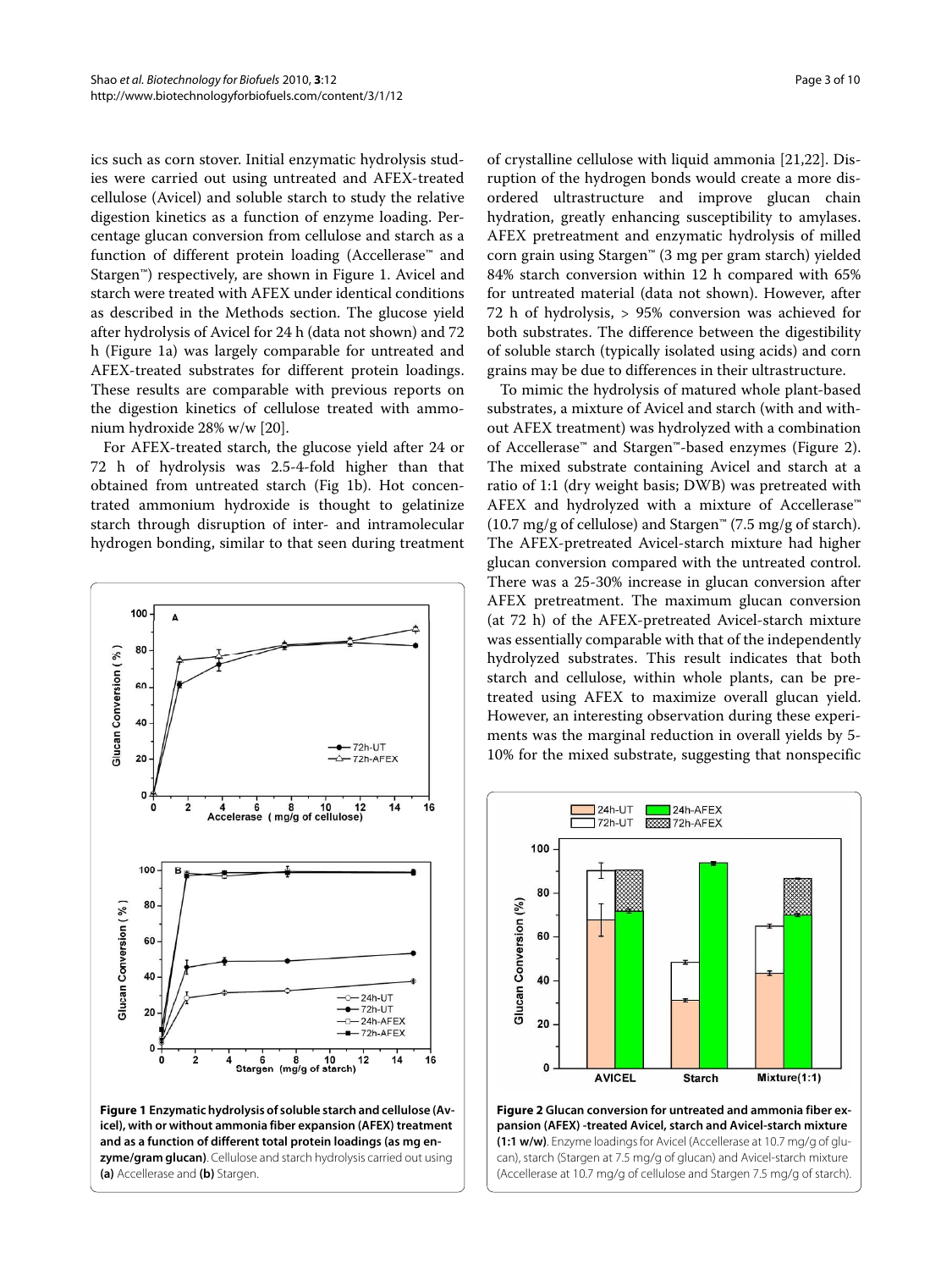binding of enzymes to cellulose and starch could result in slightly lower conversions. Further support for this hypothesis was found by conducting sequential hydrolysis of starch (by Stargen™) followed by cellulose (by Spezyme  $\mathbb{CP}^m$ ) in WCP (Figure [3](#page-3-0)). Interestingly, the overall glucan conversions for both untreated and AFEXtreated WCP were 15-20% higher if amylases were added 12 h before addition of cellulases. Novozyme 188™ was also found to have significant amylase activity, giving close to 60-70% glucose yield within 12 h when used for hydrolysis of AFEX-treated WCP. It was also found that deactivating (by thermal denaturation) the amylases before the addition of cellulases resulted in marginally higher conversions (data not shown). Interestingly, hydrolysis of AFEX-treated WCP with Spezyme CP™ yielded higher glucose yield (> 400 g/kg biomass at 168 h) than that from untreated WCP  $(< 100 \text{ g/kg}$  biomass). This suggests that trace amylase activity in Spezyme  $\mathbb{CP}^*$  was able to digest AFEX-pretreated WCP more effectively than the untreated substrate during prolonged incubation (similar to that in Figure [1](#page-2-0)b comparing untreated and AFEX-treated starch). By contrast, the extent of glucan (both starch and cellulose) hydrolysis for both untreated and AFEX-treated WCP was comparable in the presence of only Novozyme 188™ (which is abundant in amylase activity; 5300 IU/mL [[23](#page-8-20)]). These results suggest that in enzyme-limiting conditions, the beneficial role of pretreatment becomes much more evident. Spezyme CP™ is typically supplemented with Novozyme 188™ to prevent cellobiose inhibition due to lack of sufficient β-glucosidase activity in the former (unlike Accellerase 1000™, which has sufficient β-glucosidase activity). For the sake of simplicity and to help accentuate differences between untreated and AFEX-treated substrates, all further exper-

<span id="page-3-0"></span>

**Figure 3 Glucan conversion for untreated (yellow) and ammonia fiber expansion (AFEX)-treated (green) whole corn plant (WCP) (open bars, 12 h; striped bars, 168 h) for different loadings of commercial enzymes and hydrolysis conditions (time of enzyme addition)**. Spezyme CP (C) (23 mg/g of glucan), Novozyme 188 (N; 38 mg/g glucan) and Stargen (S) (5 mg/g glucan) were added as depicted on the X-axis at the respective time points ( $t = 0$  or 12 h). The theoretical maximum possible glucose yield from WCP is 718 g glucose per kg dry weight biomass.

iments were conducted using Accellerase 1000™ and Stargen™ added simultaneously (at time  $\mathrm{t}_0$ ) at significantly lower protein loadings (typically < 10 mg/g starch or cellulose).

#### **Effect of AFEX pretreatment conditions on CS digestibility**

The effects of AFEX pretreatment conditions on enzymatic digestibility of uninoculated CS (0X-CS) were explored. Ammonia loading was varied between 0.1 and 3 g per g biomass at 90°C, 60% moisture (DWB) and 5 min residence time. The glucan conversion increased with increased ammonia loading up to 1 g/g biomass (Figure [4a](#page-4-0)). Further increases in ammonia loading beyond this point did not significantly improve glucan hydrolysis. When moisture content was varied (20-200%, DWB) under similar conditions, maximum glucan conversion was achieved at lower moisture loadings (20%) (Figure [4b](#page-4-0)). At higher moisture levels, glucan conversion decreased marginally. Untreated CS that was dried (UT) before hydrolysis gave the lowest glucan conversion. However, it was found necessary to dry the samples (0X-CS) before AFEX pretreatment at lower moisture loadings. Temperature was varied between 50 and 130°C at fixed moisture content (60%), ammonia to biomass loading (1:1 w/w) and residence time (5 min). There was no major effect of temperature on glucan conversion within the range tested (Figure [4](#page-4-0)c). However, xylan conversion increased by 2-3-fold at temperatures > 90°C compared with 50°C. This is probably due to extensive cleavage of LCC ester complexes at higher temperatures, which enhances xylan digestibility [\[12](#page-8-9)]. In addition, there was less variability in glucan conversion at higher temperatures (90-130°C). Therefore, the AFEX conditions used for further experiments on dried CS (0X-CS, 1X-CS or 10X-CS) were 90°C, 1:1 ammonia loading, 60% moisture and 5 min residence time to maximize glucan and xylan conversions.

# **Effect of microbial inoculation on pretreatment efficacy and enzymatic digestibility of ensiled corn plants (CS)**

The effect of microbial inoculation on the composition and glucan digestibility of CS (before and after AFEX pretreatment) was studied. Although the cellulose and hemicellulose contents were not altered significantly, starch content was reduced by 10-15% upon inoculation of CS (Table 1). AFEX pretreatment of dried CS samples (with/ without inoculation) resulted in 15% lower hydrolysis yields for 10X-CS compared with 0X-CS (Figure [5](#page-4-1)). These results indicate that microbial inoculation before the ensiling process was not beneficial to overall glucan hydrolysis yields. Previous work has shown that biological pretreatment of lignocellulosic cell walls with fungi (for example, white rot Pleurotus ostreatus) before conventional thermochemical processing enhances enzy-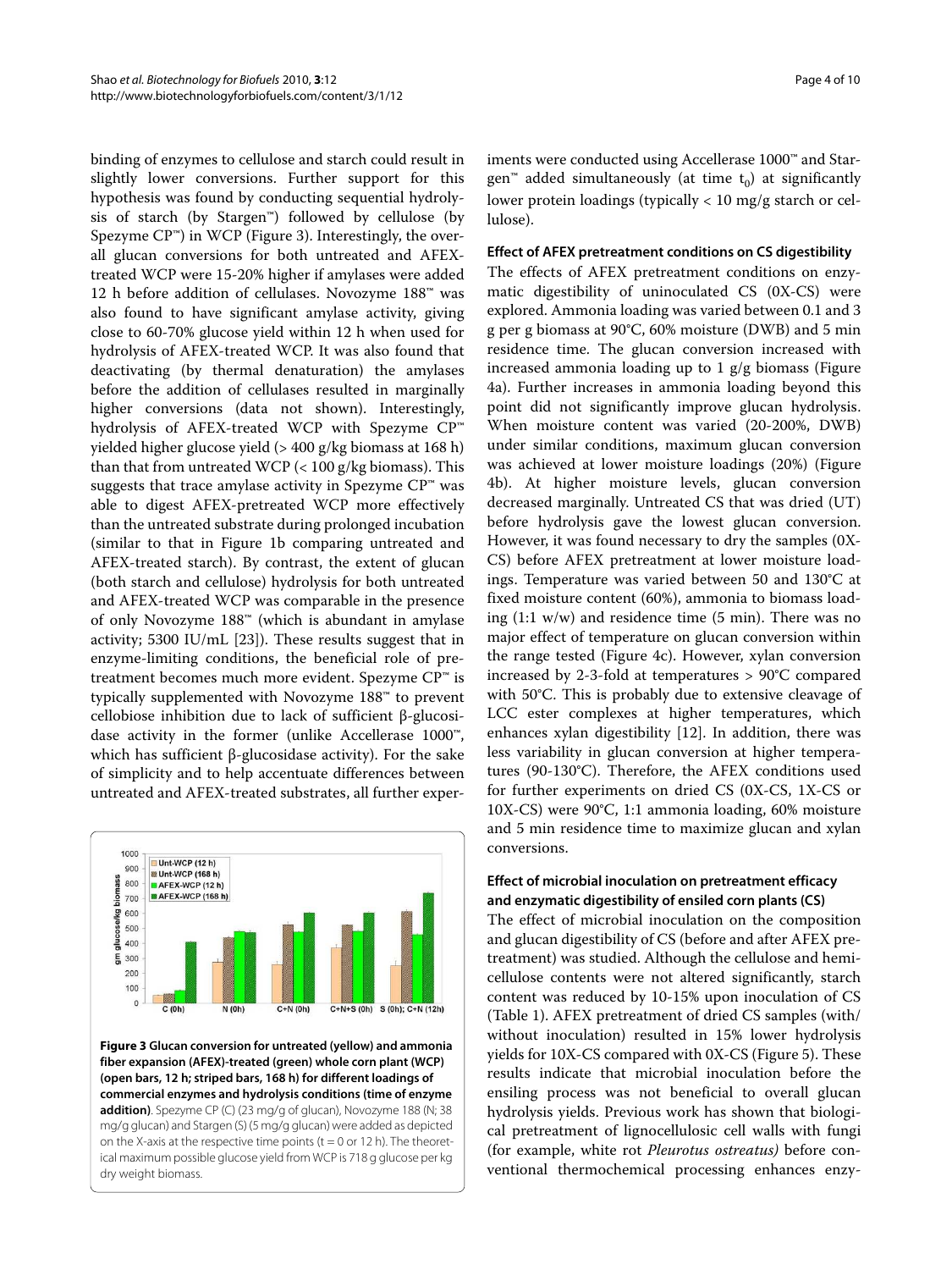<span id="page-4-0"></span>

**Figure 4 Glucose and xylose released (g/kg dry weight biomass (DWB)) during hydrolysis of untreated (open bars) and ammonia fiber expansion (AFEX)-treated (striped bars) corn silage (0X-CS) based substrates**. AFEX pretreatment was performed at different **(a)**  ammonia to biomass loadings (w/w; DWB) at 90°C, 60% (DWB) moisture content, **(b)** moisture loadings at 90°C and 1:1 (w/w) ammonia to biomass loading and **(c)** temperatures at 60% (DWB) moisture loading and 1:1 (w/w) ammonia to biomass loading. Enzymatic hydrolysis was carried out at 50°C, 150 rpm in 15 mL reaction volume using Accellerase (3.1 mg/ g of cellulose) and Stargen (3.8 mg/g of starch). The lines above all bars indicate the maximum possible total glucose and xylose yield based on theoretical glucan and xylan composition.

<span id="page-4-1"></span>

residence time 5 mins. Enzymatic hydrolysis was carried out at 50°C, 150 rpm, 15 mL reaction volume in presence of Accellerase (3.1 mg/ g of cellulose) and Stargen (3.8 mg/g of starch). The lines above all bars indicate the maximum possible total sugar yield based on theoretical composition.

matic digestibility of cellulose by cleaving LCC linkages [[24\]](#page-8-21). The mechanisms by which lignin restricts cell wall degradation and hydrolysis of cellulose are not well understood. Enteric fermentation studies suggest that the influence of lignin on microbial deconstruction of plant cell walls may be primarily due to physical mechanisms such as shielding of cellulose but the effect of lignin may also involve more specific molecular interactions [\[25](#page-8-22)[,26](#page-8-23)]. However, the microbes (for example, Lactobacillus, Pediococcus) present during conventional ensilation lack the enzymatic activities required to cleave LCC linkages and improve overall substrate digestibility.

**High solid loading-based CS and WCP enzymatic hydrolysis** Untreated and AFEX-treated (90°C, 1:1 ammonia loading, 60% moisture and 5 min residence time) CS (0X-CS) samples were hydrolyzed under high solid loading (that is, 6% w/w glucan loading) conditions to increase sugar concentration in the hydrolyzate and maximize ethanol titer (Figure [6\)](#page-5-0). To further increase xylose yield, the cellulase (Accellerase™) and amylase (Stargen™) cocktails were supplemented with hemicellulases (Multifect Xylanase) during high-solid loading-based hydrolysis. As expected, AFEX pretreatment of silage significantly enhanced both glucan and xylan conversions. The glucose and xylose yields from AFEX-treated silage were 1.8- and 4.4-fold higher than untreated silage (at 1% glucan loading; data not shown). The glucan conversion was 70% and was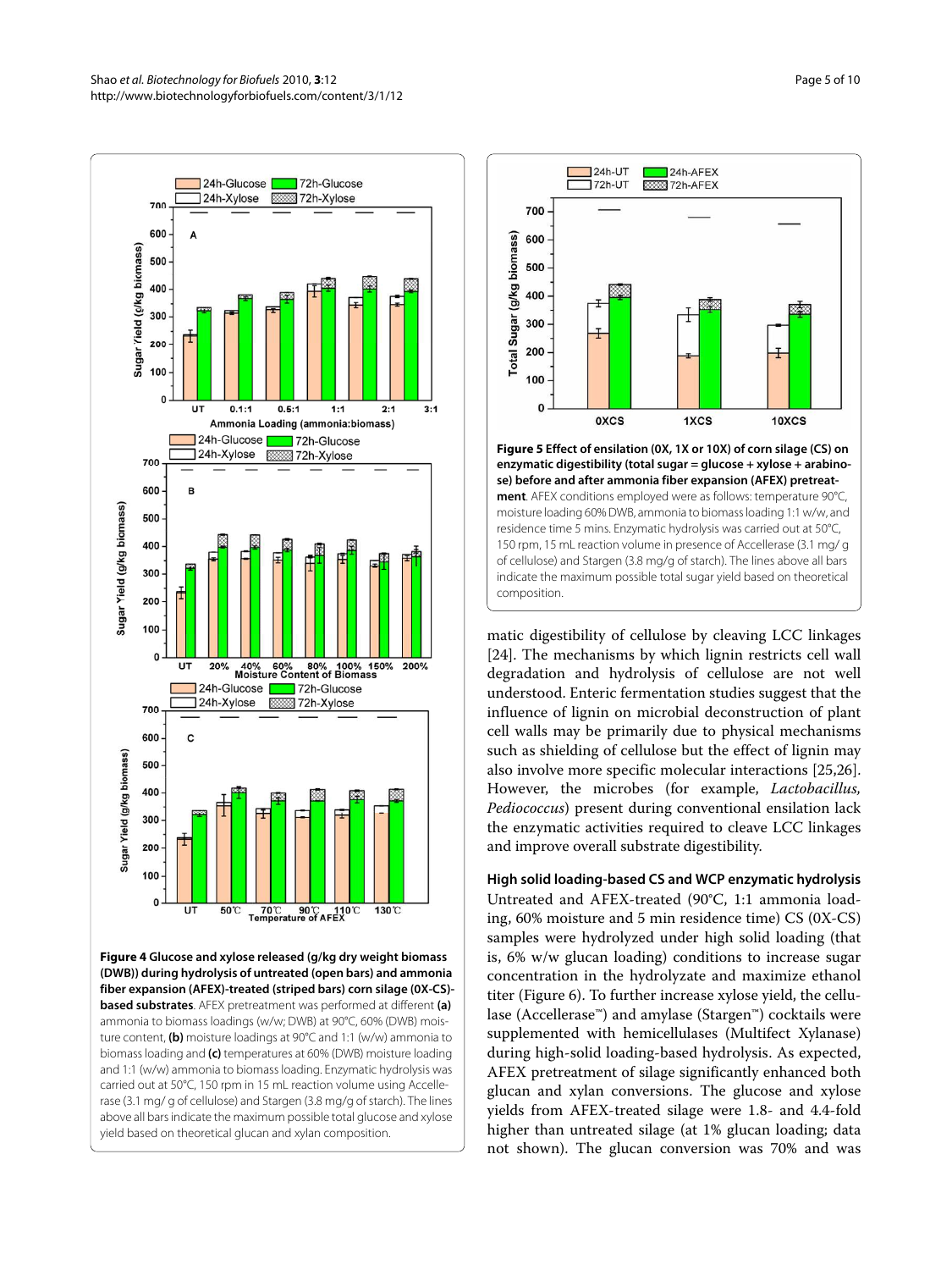<span id="page-5-0"></span>

**fiber expansion (AFEX) treatment**. AFEX conditions employed were as follows: temperature 90°C, moisture loading 60%, DWB, ammonia to biomass loading 1:1 w/w, and residence time 5 min. Enzymatic hydrolysis was carried out at 50°C, 72 h, 250 rpm, 500 mL reaction volumes in the presence of Accellerase (10 mg/g of cellulose), Stargen (3.50 mg/ g starch) and Multifect Xylanase (7.5 mg/g Xylan). The lines above all bars indicate the maximum possible sugar yield based on theoretical composition.

about 10% lower at 6% glucan loading than at 1% glucan loading, because of the higher concentration of monomeric sugars in the hydrolyzate, which are known to inhibit cellulase activity [[27,](#page-8-24)[28\]](#page-8-25). The enzymatic digestibility of WCP at 6% glucan loading was also tested before and after AFEX pretreatment. However, it was found that the overall hydrolysis yield at 6% glucan loading for AFEX-treated WCP was significantly lower that that reported previously (Figure [3](#page-3-0)). This is probably due to the significantly lower protein loading we used (10-15-fold difference), compounded by end-product inhibition of hydrolytic enzymes at 6% glucan loading compared with previously reported experiments.

## **Ethanol fermentation of CS- and WCP-based hydrolyzates**

High solid loading-based enzymatic hydrolyzates of untreated and AFEX-pretreated 0X-CS and WCP were used for ethanol fermentation. Figure [7](#page-5-1)a depicts the consumption of glucose and xylose during production of ethanol from the 6% glucan loading-based AFEX-treated 0X-CS hydrolyzates. The hydrolyzate of untreated silage contained 45.4 g/L of total sugar (94.1% glucose and 5.9% xylose; data not shown). Total sugar concentration increased to 62.0 g/L (87.8% glucose and 12.2% xylose; Figure [7a](#page-5-1)) during hydrolysis of AFEX-pretreated 0X-CS. During fermentation of AFEX 0X-CS hydrolyzate by S. cerevisiae 424A (LNH-ST), glucose was almost completely consumed within 24 h, but, about 27% of the

<span id="page-5-1"></span>

xylose remained unused even after 72 h (Figure [7](#page-5-1)). Ethanol concentration in the broth was 28 g/L after 72 h, which corresponds to 93% theoretical yield based on total sugar consumption. In untreated silage, 23 g/L ethanol with a metabolic yield of 98% was produced at 72 h (data not shown).

Enzymatic hydrolysis of AFEX-treated WCP at 6% glucan loading resulted in a yield of 59 g/L glucose and 7.5 g/ L xylose. The profile of the sugars consumed and ethanol produced during fermentation of hydrolyzate of AFEXpretreated WCP is shown in Figure [7](#page-5-1)b. Glucose utilization was almost complete in 24 h, and xylose utilization was 80-82% at 72 h. The overall ethanol concentration was slightly higher for WCP (30 g/L) than for 0X-CS, but the metabolic yield of ethanol was slightly lower (86-89%) from WCP than from CS (93%) (Table 2). The different availability of nitrogenous nutrients and inhibitory organic acids could be responsible for differences in the metabolic yield of ethanol during fermentation [\[14](#page-8-11)]. Based on the glucan content, AFEX pretreatment effi-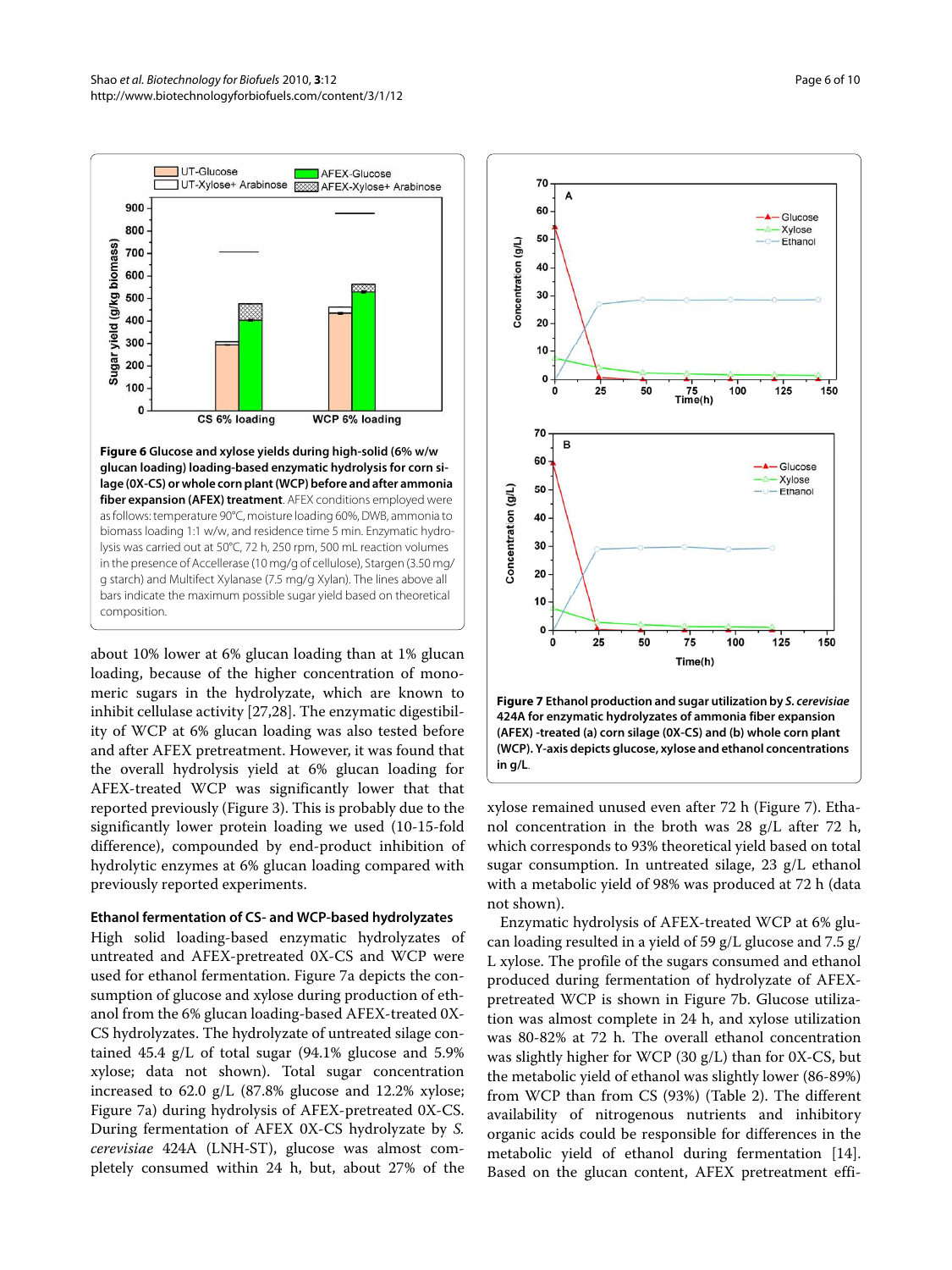| Sample     | Glucose, g/L |      | Xylose, g/L |      | Ethanol, g/L | <b>Metabolic</b><br>yield, % | Productivity, g/L/h |
|------------|--------------|------|-------------|------|--------------|------------------------------|---------------------|
|            | 0 h          | 72 h | 0 h         | 72 h |              |                              |                     |
| 0X-CS      | 54.4         | 0    | 7.5         | 2.1  | 28.4         | 93.2                         | 0.39                |
| <b>WCP</b> | 59.3         | 0    | 7.8         | 1.6  | 29.8         | 89.2                         | 0.41                |

## **Table 2: Ethanol fermentation of hydrolyzates (at 6% w/w glucan loading) of AFEX-pretreated whole plants using recombinant S. cerevisiae 424A.**

CS, corn silage; WCP, whole corn plant.

 $X =$  the manufacturer recommended loading rate of 0.0015 g/g

ciency and metabolic yield of ethanol fermentation, the calculated yield of ethanol from AFEX-treated CS was 69.3 gallon/ton of biomass, which was 1.5-fold higher than that of untreated silage (45.5 gallon/ton). AFEXtreated WCP gave slightly better ethanol yield than AFEX-treated CS.

# **Conclusion**

AFEX was shown to be an effective pretreatment for enhancing enzymatic digestibility and fermentability of starch-rich lignocellulosics such as CS and WCP (among other whole-grain crops such as wheat and rice; data not shown). The goal of the current study was to maximize fermentation titer and minimize biorefinery processing costs through cohydrolysis (at low enzyme loadings; < 10 mg total protein/g glucan) of both starch- and cellulosebased feedstocks for producing biofuels. It was found that sequential enzymatic hydrolysis of cellulose and starch yielded 15-20% higher yields, suggesting a possible antagonistic interaction between amylases and cellulases on a complex starchy cellulosic substrate. Microbial inoculation of corn plants before AFEX pretreatment did not benefit glucose hydrolysis yield, essentially due to loss of starch during ensilation.

Co-utilization of starch-rich grains and lignocellulosic residue for production of biobased commodity chemicals has a number of economic benefits. However, future commercialization of this process would require significant changes in harvesting practices and on-field equipment, development of biomass storage and transportation options, optimization of starch- and cellulose-based thermochemical co-pretreatment, and minimization of enzyme loadings required for efficient hydrolysis.

# **Materials and methods**

### **Biomass, chemicals and enzymes**

Corn plants, either in the immature state to be used for ensiling (CS) or as mature WCP were obtained from Michigan State University Farms (East Lansing, MI,

USA). The corn hybrid used was NK 49-E3 (Syngenta, Basel, Switzerland) which is a typical CS hybrid used in the Great Lakes Region. The corn plants used in this study were planted on 8 May 2008 and harvested on 19 September 2008 for ensilation. The WCP were harvested after the plant reached physiological maturity, which occurred approximately 6 weeks after harvest for ensilation. WCP was harvested as stover and grain separately (moisture content < 15% DWB). WCP-based samples were milled using a Wiley mill (Christy and Morris, Chelmsford, UK) (10 mm sieve attachment) followed by mixing of the grain and stover fractions at a mass ratio of 1:1 (w/w). Ensiling was accomplished by sealing 500 g immature entire corn plant samples in plastic bags using a commercial grade vacuum seal food machine (CG-15; Cabela, Sidney, NE, USA). The sealed bags were stored at 21°C for 30 days to imitate a typical on-farm ensiling process. We also evaluated the effect of a commercially available microbial inoculant product (Silo-King, Agri-King Inc., Fulton, IL, USA) on ensiled corn digestibility at a 0X,  $1X$  and  $10X$  loading  $(X =$  the manufacturer recommended loading rate of 0.0015  $g/g$ ). The inoculant product is composed of lactic acid-producing organisms, such as Lactobacillus plantarum, Pediococcus pentosaceus and Enterococcus faecium, and is used by farmers to enhance the feed quality of ensiled corn [[29](#page-8-26)]. The CS samples were frozen using liquid nitrogen, milled using a laboratory blender (Hamilton Beach, Washington, NC, USA), and passed through a 10 mm screen sieve. The milled CS samples were stored in sealed Ziploc Storage Bags (SC Johnson, Racine, Wisconsin, USA) at -20°C for long-term storage. The moisture content of CS was between 63 and 67% (DWB). The CS samples were dried to  $< 10\%$  moisture (DWB) using a 50°C oven, to allow suitable adjustment of the water loadings used during pretreatment.

Avicel PH101 and soluble starch S5160599 (lot #054261) were purchased from Fluka (Tokyo, Japan) and Fisher Scientific (USA), respectively. Commercial enzymes used for degrading cellulose were Spezyme CP™ (88 mg/ml) and Accellerase 1000™ (84 mg/ml; lot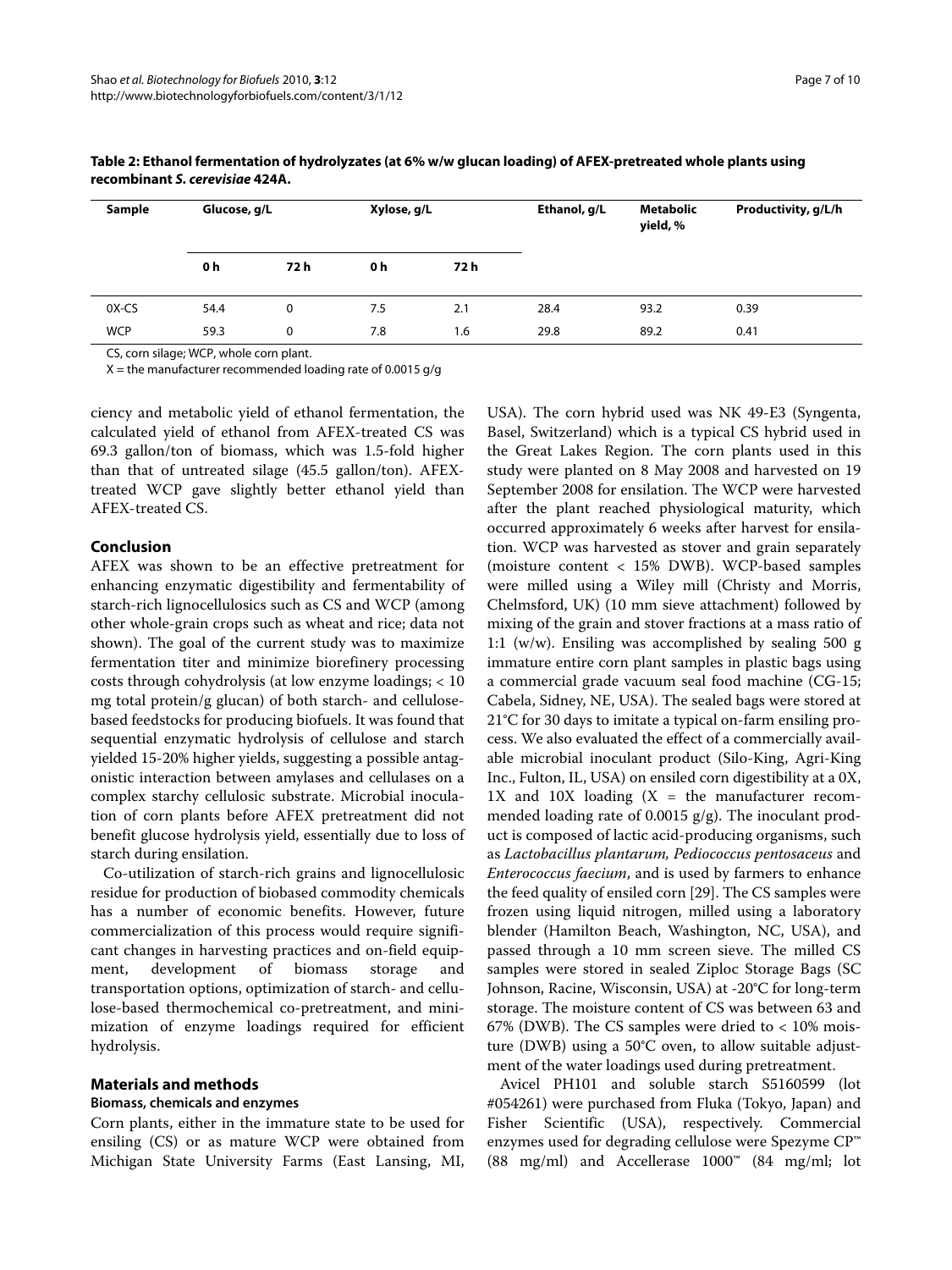#1600844643) (both gifts from Genencor Division, Danisco US Inc., Rochester, NY, USA), The enzymes used for degrading starch were Novozyme 188™ (149 mg/ml) (Sigma-Aldrich (Sigma, St. Louis, MO, USA) and Stargen 001™ (62 mg/ml; lot #4900851951) (gift from Genencor Division). The enzyme used for degrading hemicellulose was Multifect Xylanase™ (35 mg/ml) (gift from Genencor Division). The concentrations of these enzymes were estimated using a Kjeldahl-based method (Dairy One Feed Stock Analyzing Co., Ithaca, NJ, USA).

# **Compositional analysis**

Crude protein, starch, crude fat and water-soluble carbohydrate content of CS (0X, 1X and 10X) and WCP were determined at the Forage Testing Laboratory (Dairy One Inc.). In addition, acid and neutral detergent fiber values were determined for WCP. Polysaccharide (cellulose, xylan and arabinan), Klason lignin, extractive and ash content were determined based on the standard National Renewable Energy Laboratory protocols [[30\]](#page-8-27). Glucan content refers to total cellulose and starch composition of the substrate. WCP was composed of 49.2% starch and 15.5% cellulose (total glucan 64.7%).

# **AFEX pretreatment**

AFEX pretreatment was carried out as described previously [\[11](#page-8-28)]. After charging liquid ammonia into the reactor containing the biomass at the appropriate moisture content, the reactor temperature was raised rapidly to the desired level and held constant for 5 min. Subsequently, ammonia was rapidly released through the exhaust valve. The treated biomass was removed from the reactor and air-dried overnight in a fume hood to remove residual ammonia. AFEX was carried out on CS at different moisture loadings (20 to 200% DWB), temperatures (50°C to 130°C) and ammonia loadings (0.1-3 g ammonia per gram dry weight of biomass). WCP, starch and Avicel samples were pretreated with AFEX at 90°C for 5 min reaction time (total residence time in the reactor after injection of ammonia was  $\sim$  25-30 min), 60% moisture (DWB) and 1:1 (w/w) ammonia to biomass loading.

# **Enzymatic hydrolysis**

AFEX-treated substrates were used without washing with water before hydrolysis. Enzymatic hydrolysis of substrates was carried out based on the National Renewable Energy Laboratory (NREL) protocol [\[30\]](#page-8-27) at a total volume of 15 ml using screw-capped vials. The substrate was hydrolyzed in 50 mM sodium citrate buffer (pH 4.8) at various enzyme loadings (as mg protein per gram cellulose, starch or xylan). Tetracycline (40 mg/L) and cycloheximide (30 mg/L) were added to prevent microbial growth. Hydrolysis was conducted at 50°C with mild agitation (150 rpm). Sampling was carried out at 12, 24, 72 and 168 h.

# **High solid loading-based enzymatic hydrolysis**

High solid loading hydrolysis was based on 6% glucan (cellulose + starch) loading for each substrate. The pretreated substrate was hydrolyzed in fed-batch mode in two stages (3% glucan loading for each stage) separated by a 24 h time interval. The hydrolysis was carried out in a 2000 ml conical flask (500 ml reaction volume) with 50 mM sodium citrate buffer (pH 4.8) and incubated at 50°C with shaking at 250 rpm. After 24 h, a second batch of solids and appropriate quantity of enzymes were added to the flasks and incubated under identical conditions for an additional 48 h. Tetracycline at 40 mg/L was added to avoid microbial growth during hydrolysis. The hydrolyzates were centrifuged at 10,000 rpm (10, 100  $\times$  g) for 30 min, and the supernatants were sterilized by filtration for subsequent ethanol fermentation.

# **Analytical methods**

Separation and quantification of monomeric sugars was conducted using a high performance liquid chromatography (HPLC) machine equipped with an automatic sampler ( LC2010; Shimadzu Scientific Instruments, Columbia, MD, USA) and refractive index detector (Waters RI Detector, 410; Waters Corporation, Milford, MA, USA). For acidic-based hydrolyzates, a HPX-87H Aminex column (Bio-Rad, Hercules, CA, USA) maintained at 65°C using a 5 mM sulfuric acid-based mobile phase (flow rate of 0.6 mL/min) was used for monosaccharide analysis, and a HPX-87P Aminex column maintained at 85°C using water as the mobile phase (0.6 ml/ min) was used for analysis of enzymatic hydrolyzates. The concentrations of glucose, xylose and ethanol in the fermentation broths were simultaneously estimated using the HPX-87H column.

# **Fermentation culture and media**

Genetically engineered S. cerevisiae 424A (LNH-ST) was obtained from Dr Nancy Ho (Purdue University, West Lafayette, IN, USA). This strain contains xylose-metabolizing genes integrated into the host chromosome [\[31](#page-9-0)]. This strain was cultured routinely in YEPX (1% yeast extract, 2% peptone and 2% xylose) medium at 30°C with shaking at 150 rpm. The culture was maintained on YEPX-agar plates at 4°C for regular use.

# **Ethanol fermentation**

The seed culture was prepared by inoculating YEP-glucose medium with cells from the plate culture followed by incubation at 30°C with agitation at 150 rpm. After 48 h, the cells were harvested by centrifugation. The supernatant was discarded and cells were transferred to 100 ml of fresh fermentation medium in 250 ml Erlenmeyer flasks. The flasks were closed with rubber stoppers pierced with a thin surgical needle to allow release of the carbon dioxide formed during fermentation. The inoculated flasks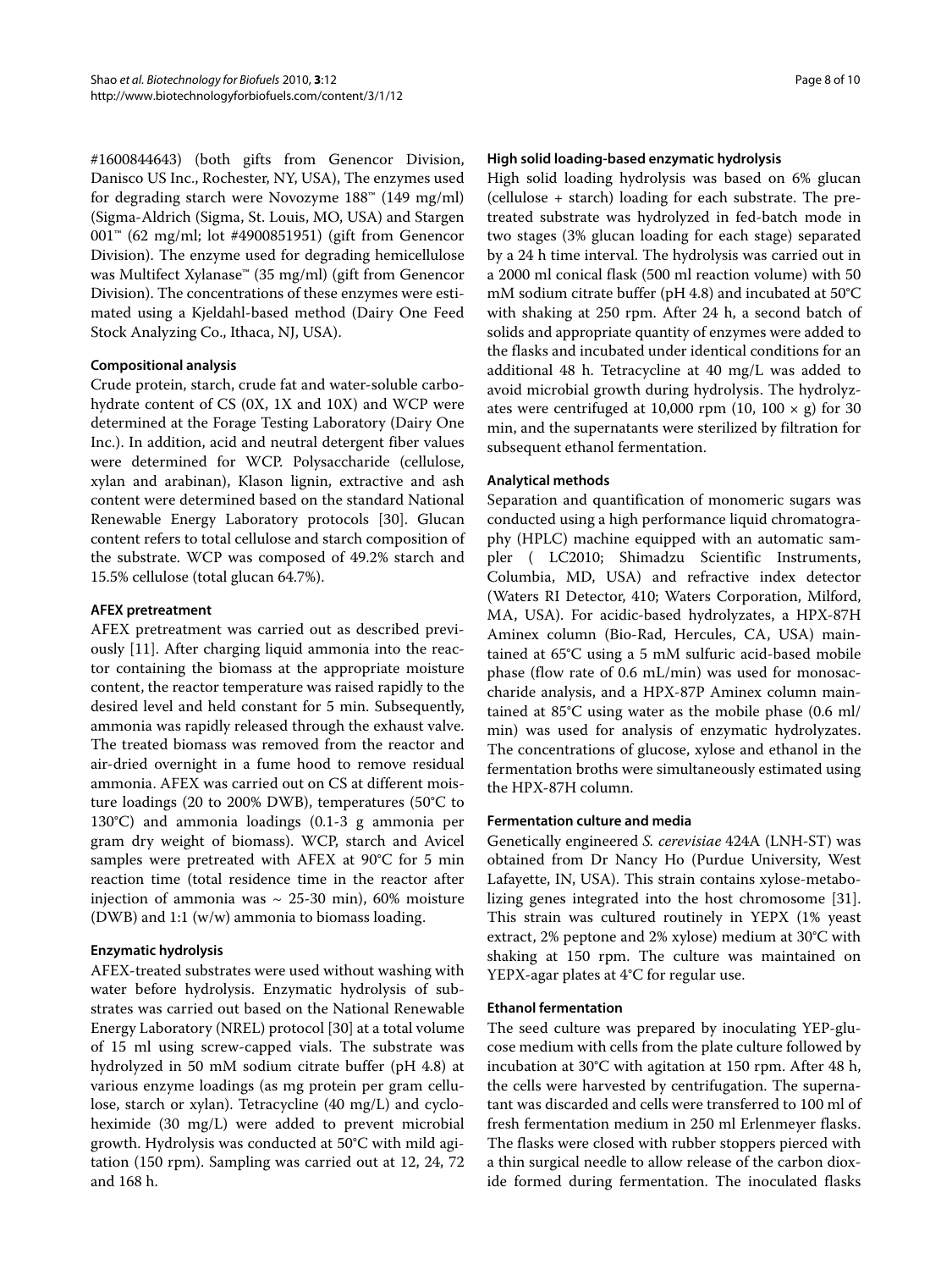were incubated at 30°C with agitation (100 rpm) in a temperature-controlled orbital shaker. The culture growth was monitored by measurement of optical density at 600 nm. The initial  $OD_{600}$  of all cultures was about 0.1. During fermentation, 1 ml culture samples were removed at regular time intervals and analyzed for glucose, xylose and ethanol. The metabolic ethanol yield  $(Y_{p/s})$  was calculated as the mass of ethanol produced per unit mass of sugar utilized during fermentation. The theoretical yield of ethanol for glucose or xylose is 0.51 g ethanol per gram sugar. Volumetric ethanol productivity  $(Q_v)$  of fermentation was calculated as the amount of ethanol (g/L) produced per unit time (h) of fermentation.

#### **Competing interests**

The authors declare that they have no competing interests.

#### **Authors' contributions**

QS carried out the experiments on corn silage and drafted the manuscript, SC performed the experimental work on WCP and helped write the manuscript, LS conducted the high solid loading-based hydrolysis, and CK carried out the subsequent fermentations. KT conceived the corn silage idea and provided the samples. BB carried out experimental work on whole grains. VB and BD helped draft the manuscript and coordinated the overall study. All authors read and approved the final manuscript.

#### **Acknowledgements**

This work was funded by DOE Great Lakes Bioenergy Research Center [http://](http://www.greatlakesbioenergy.org) [www.greatlakesbioenergy.org](http://www.greatlakesbioenergy.org) supported by the US Department of Energy, Office of Science, Office of Biological and Environmental Research, through Cooperative Agreement (DEFC02- 07ER64494) between The Board of Regents of the University of Wisconsin System and the US Department of Energy. We appreciate the financial support, in initial stages of the project; from Michigan State Research Foundation (SPG grant). We thank Genencor International (a division of Danisco) for their generous gift of commercial cellulases and amylases. Special thanks to Christa Gunawan (HPLC and compositional analysis) and other BCRL members for critical inputs to the project. We also thank Mr Bill Widdicombe at MSU-Agronomy center for his help in preparing the corn silage samples. We also thank Prof. Nancy Ho, Purdue University for generously providing us S. cerevisiae 424A (LNH-ST) strain.

#### **Author Details**

<sup>1</sup>Biomass Conversion Research Laboratory, Department of Chemical Engineering and Material Science, 3900 Collins Road, University Corporate Research Complex, Michigan State University, Lansing, MI 48910, USA, <sup>2</sup>School of Engineering, Zhejiang Forestry University, Linan, Zhejiang 311300, China, <sup>3</sup>Department of Crop and Soil Sciences, Michigan State University, East Lansing, MI 48824, USA, <sup>4</sup>DOE Great Lakes Bioenergy Research Center, Michigan State University, East Lansing, MI 48824, USA and <sup>5</sup>Department of Biotechnology, Indian Institute of Technology Madras, Chennai 600 036, India

#### Received: 24 February 2010 Accepted: 9 June 2010 Published: 9 June 2010

#### **References**

- <span id="page-8-0"></span>1. Chow J, Kopp RJ, Portney PR: Energy resources and global development**.** Science 2003, 302:1528-1531.
- <span id="page-8-1"></span>2. Huber GW, Dale BE: Grassoline at the pump**.** Sci Am 2009, 301:52-59.
- <span id="page-8-2"></span>3. Office of the Biomass Program, U.S: Department of Energy. Biomass Multi-Year Program Plan. Washington, DC; 2007.
- <span id="page-8-3"></span>4. Bothast RJ, Schlicher MA: Biotechnological processes for conversion of corn into ethanol**[.](http://www.ncbi.nlm.nih.gov/entrez/query.fcgi?cmd=Retrieve&db=PubMed&dopt=Abstract&list_uids=15599517)** Appl Microbiol Biotechnol 2005, 67:19-25.
- <span id="page-8-4"></span>5. Sánchez OJ, Cardona CA: Trends in biotechnological production of fuel ethanol from different feedstocks**.** Bioresour Technol 2008, 99:5270-5295.
- 6. Wyman CE, Dale BE, Elander RT, Holtzapple M, Ladisch MR, Lee YY: Coordinated development of leading biomass pretreatment technologies**.** Bioresour Technol 2005, 96:1959-1966.
- <span id="page-8-5"></span>7. Eggeman T, Elander RT: Process and economic analysis of pretreatment technologies**.** Bioresour Technol 2005, 96:2019-2025.
- <span id="page-8-6"></span>8. Dale BE, Leong CK, Pham TK, Esquivel VM, Rios I, Latimer VM: Hydrolysis of lignocellulosics at low enzyme levels: Application of the AFEX process**.** Bioresour Technol 1996, 56:111-116.
- <span id="page-8-7"></span>9. Teymouri F, Laureano-Perez L, Alizadeh H, Dale BE: Optimization of the ammonia fiber explosion (AFEX) treatment parameters for enzymatic hydrolysis of corn stover**.** Bioresour Technol 2005, 96:2014-2018.
- <span id="page-8-8"></span>10. Chundawat SP, Venkatesh B, Dale BE: Effect of particle size based separation of milled corn stover on AFEX pretreatment and enzymatic digestibility**[.](http://www.ncbi.nlm.nih.gov/entrez/query.fcgi?cmd=Retrieve&db=PubMed&dopt=Abstract&list_uids=16903002)** Biotechnol Bioeng 2007, 96:219-31.
- <span id="page-8-28"></span>11. Balan V, Bals B, Chundawat SP, Marshall D, Dale BE: Lignocellulosic biomass pretreatment using AFEX**[.](http://www.ncbi.nlm.nih.gov/entrez/query.fcgi?cmd=Retrieve&db=PubMed&dopt=Abstract&list_uids=19768616)** Methods Mol Biol 2009, 581:61-77.
- <span id="page-8-9"></span>12. Chundawat SPS: Ultra-structural and physicochemical modifications within ammonia treated lignocellulosic cell walls and their influence on enzymatic digestibility**.** In PhD thesis Michigan State University, East LansingChemical Engineering & Materials Science Department; 2009.
- <span id="page-8-10"></span>13. Kamm B, Kamm M: Principles of biorefineries**[.](http://www.ncbi.nlm.nih.gov/entrez/query.fcgi?cmd=Retrieve&db=PubMed&dopt=Abstract&list_uids=14749903)** Appl Microbiol Biotechnol 2004, 64:137-145.
- <span id="page-8-11"></span>14. Lau MW, Dale BE: Cellulosic ethanol production from AFEX-treated corn stover using Saccharomyces cerevisiae 424A(LNH-ST)**.** Proc Natl Acad Sci USA 2009, **106:**1368-1373.
- <span id="page-8-12"></span>15. Oleskowicz-Popiel P, Lisiecki P, Holm-Nielsen JB, Thomsen AB, Thomsen MH: Ethanol production from maize silage as lignocellulosic biomass in anaerobically digested and wet-oxidized manure**.** Bioresour Technol 2008, 99:5327-5334.
- <span id="page-8-13"></span>16. Xu J, Thomsen MH, Thomsen AB: Feasibility of hydrothermal pretreatment on maize silage for bioethanol production**.** Appl Biochem Biotechnol 2009, 162:33-42.
- <span id="page-8-14"></span>17. Kleinschmit DH, Schmidt RJ, Kung L Jr: The effects of various antifungal additives on the fermentation and aerobic stability of corn silage**.** J Dairy Sci 88:2130-2139.
- <span id="page-8-15"></span>18. Richard TL, Proulx S, Moore KJ, Shouse S: Ensilage technology for biomass pre-treatment and storage**.** St. Joseph, MI; ASAE; 2001. ASAE paper No.016019.
- <span id="page-8-16"></span>19. Kamm B, Kamm M: Biorefineries - multi product processes**.** Adv Biochem Engin Biotechnol 2007, 105:175-204.
- <span id="page-8-17"></span>20. Bommarius AS, Katona A, Cheben SE, Patel AS, Ragauskas AJ, Knudson K, Pu Y: Cellulase kinetics as a function of cellulose pretreatment**[.](http://www.ncbi.nlm.nih.gov/entrez/query.fcgi?cmd=Retrieve&db=PubMed&dopt=Abstract&list_uids=18647658)** Metab Eng 2008, 10:370-381.
- <span id="page-8-18"></span>21. Jackowski R, Czuchajowska Z, Baik BK: Granular cold water gelling starch prepared from chickpea starch using liquid ammonia and ethanol**.** Cereal Chem 2002, 79:125-128.
- <span id="page-8-19"></span>22. Wada M, Nishiyama Y, Langan P: X-ray structure of ammonia-cellulose I: new insights into the conversion of cellulose I to cellulose III**.** Macromolecules 2006, 39:2947-2952.
- <span id="page-8-20"></span>23. Li XL, Dien BS, Cotta MA, Wu YV, Saha BC: Profile of enzyme production by Trichoderma reesei grown on corn fiber fractions**.** Appl Microbiol Biotechnol 2005, 121:321-334.
- <span id="page-8-21"></span>24. Balan V, da Costa L Sousa, Chundawat SPS, Vismeh R, Jones AD, Dale BE: Mushroom spent straw: a potential substrate for an ethanol-based biorefinery**.** J Ind Microbiol Biotechnol 2008, 35:293-301.
- <span id="page-8-22"></span>25. Hatfield RD: Structural polysaccharides in forages and their degradability**.** Agron J 1989, 81:39-46.
- <span id="page-8-23"></span>26. Hatfield RD: Cell wall polysaccharide interactions and degradability**.** In Forage Cell Wall Structure and Digestibility Edited by: Jung HG, Buxton DR, Hatfield RD, Ralph J. Madison, WI: ASA, CSSA, and SSSA; 1993.
- <span id="page-8-24"></span>27. Xiao Z, Zhang X, Gregg DJ, Saddler JN: Effects of sugar inhibition on cellulases and beta-glucosidase during enzymatic hydrolysis of softwood substrates. Appl Biochem Biotechnol 2004, 115:1115-1126.
- <span id="page-8-25"></span>28. Kristensen JB, Felby C, Jørgensen H: Yield-determining factors in highsolids enzymatic hydrolysis of lignocellulose**.** Biotechnol Biofuels 2009, 2:11.
- <span id="page-8-26"></span>29. Johnson L, Harrison JH, Hunt C, Shinners K, Doggett CG, Sapienza D: Nutritive value of corn silage as affected by maturity and mechanical processing: a contemporary review**.** J Dairy Sci 1999, 82:2813-2825.
- <span id="page-8-27"></span>30. Standard Biomass Analytical Procedures [[http://www.nrel.gov/](http://www.nrel.gov/biomass/analytical_procedures.html) [biomass/analytical\\_procedures.html\]](http://www.nrel.gov/biomass/analytical_procedures.html)